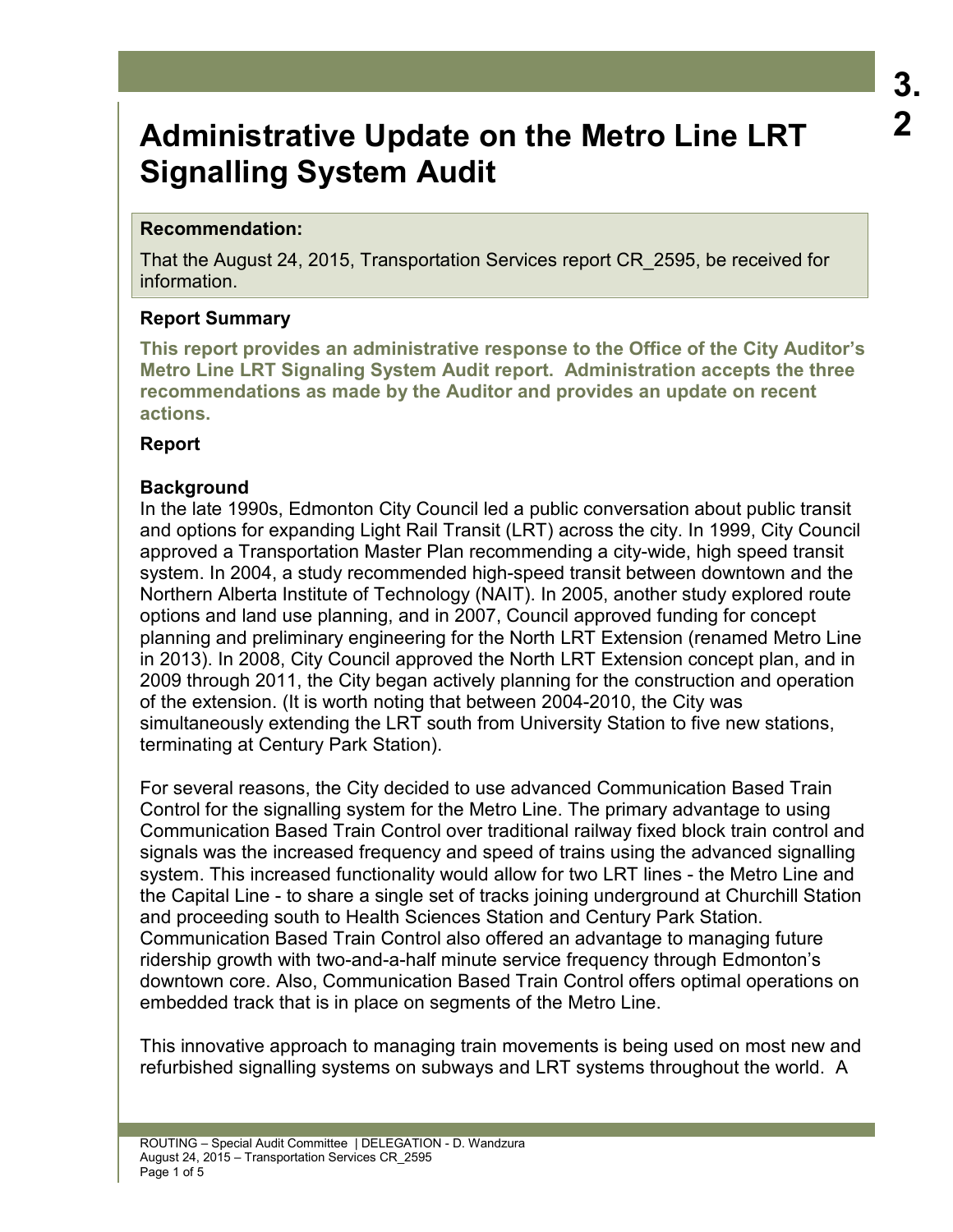scan of recent trade news reveals that issues with integration of systems are not uncommon.

Through the life of the Metro Line project, the Communication Based Train Control contractor missed deliverables and milestones. The contractor provided adjusted schedules indicating additional effort at later stages to recapture the lost time.

As identified in the audit, there were concerns about meeting timelines. Early in the process concerns were identified and the City should have escalated these matters to senior Administration and Council early in 2013.

In 2013, the City was advised by the signalling contractor that they would miss all targets necessary to meet the contracted delivery date, meaning the whole Metro Line project opening would be delayed. City council was first informed of the delay during budget deliberations in December of 2013. The City's Owner's Engineer on the project established that the signalling contractor was significantly underperforming on the contract deliverables. To mitigate further delays, a staged implementation of the Metro Line was proposed by the signalling contractor. Stage one implementation would limit installation of Communications Based Train Control to the green field new portion of the Metro Line - interfacing with the existing signals system at Churchill Station. Transportation Committee was advised of this staged implementation and significant delay in March of 2014.

#### **Contract/Project Management**

Beginning in 2013, the City put into place the Corporate Project Management Reference Guide. This guide serves as the City's guidelines and toolkit for managing Projects. This guide outlines roles, responsibilities, and practices for managing city projects. It was not in place in 2010, when plans for Metro Line construction and contracting were being developed. In its place the North LRT Expansion Project Control Manual was used to outline, in detail, project management control functions and responsibilities. The North LRT Expansion Project Control Manual created the foundation for managing the Metro Line Project.

As the Metro Line LRT Signalling System Audit explains, an evaluation and decision process was undertaken to determine the contract delivery methods and structure. This process identified risks and benefits for two overall project structures: a single contract with full project accountability and a split contract with separate contract accountabilities (one for civil construction, the other for signalling). The single contract structure offered the benefits of more integrated schedule coordination, enhanced performance and an overall a project management desire for single point of contract accountability. The split contract structure offered closer involvement between City staff and the Communication Based Train Control signalling integration, which included a dual opportunity to harvest ETS expertise with LRT signals and direct ETS involvement with Communication Based Train Control system integration.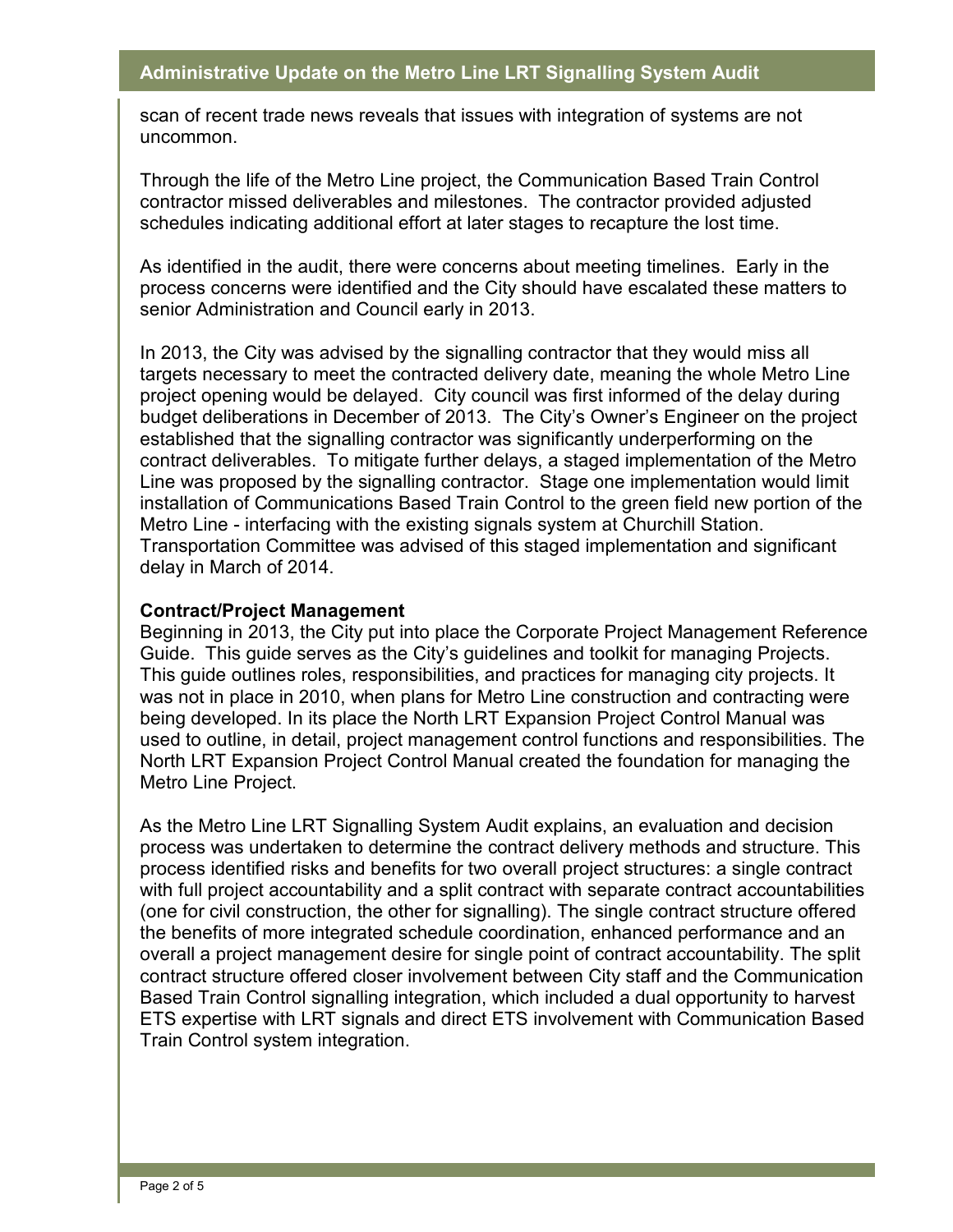Upon weighing the balance of risks and benefits, the City decided to split the Metro Line contract in 2010. In 2011, contracts were awarded for the design and construction of the civil infrastructure works for the Metro Line, as well as for the Communication Based Train Control signalling system. For the signaling contract, the City conducted a standard procurement competition and the successful proponent for this contract, Thales Rail Signalling Solutions, was responsible for designing and building the Communication Based Train Control signalling system for the Metro Line. LRT Design and Construction maintained overall accountability for the civil construction contract and the overall Metro Line capital profile.

## **Communication Based Train Control Contract**

As the Audit explains, the Communication Based Train Control contract experienced early significant challenges meeting milestones and deliverables. Prior to the Request for Proposals being issued and awarded, potential vendors estimated it would take between 32 and 45 months for the development and implementation of a Communication Based Train Control system. The Request for Proposals and the contract with the successful proponent defined a requirement for practical completion of the work by the end of 2013, approximately 32 months from the date the contract was awarded.

Currently the Communication Based Train Control system is not complete, nor is it close to practical completion according to the terms of the contract. There remain significant deficiencies that are yet to be resolved and significant functionality yet to be delivered. The signalling contractor continues working to remediate deficiencies and retrofit Light Rail Vehicles. This work is progressing much slower than envisioned or intended. Milestone payments have been made for work completed and verified, but a significant holdback of (approx. 40 percent of contract value) related to Performance Demonstration remains.

In addition to the full completion of the system functionality, issues related to final design drawings, maintenance training, and spare parts and warranty remain outstanding. Each of these are required to be completed and satisfied prior to the contract being considered complete.

While the decision to split the Metro Line work into two contracts appears to have been made in full consideration of the implications and alternatives, it is apparent that the difficulty in implementing these systems was not fully appreciated or understood. The difficulties with the signalling contract are more significant than initially estimated, and are taking longer to resolve than expected in 2011 when the contract was initiated.

As outlined in the audit findings, management of the signalling contract did not have clearly defined roles and responsibilities, which resulted in a breakdown in the chain of command and an inability to escalate attention to emerging issues in a timely manner. Clearly defined roles and responsibilities are key components of delivering a project successfully and are essential organizational supports for staff managing contracts and projects for the City.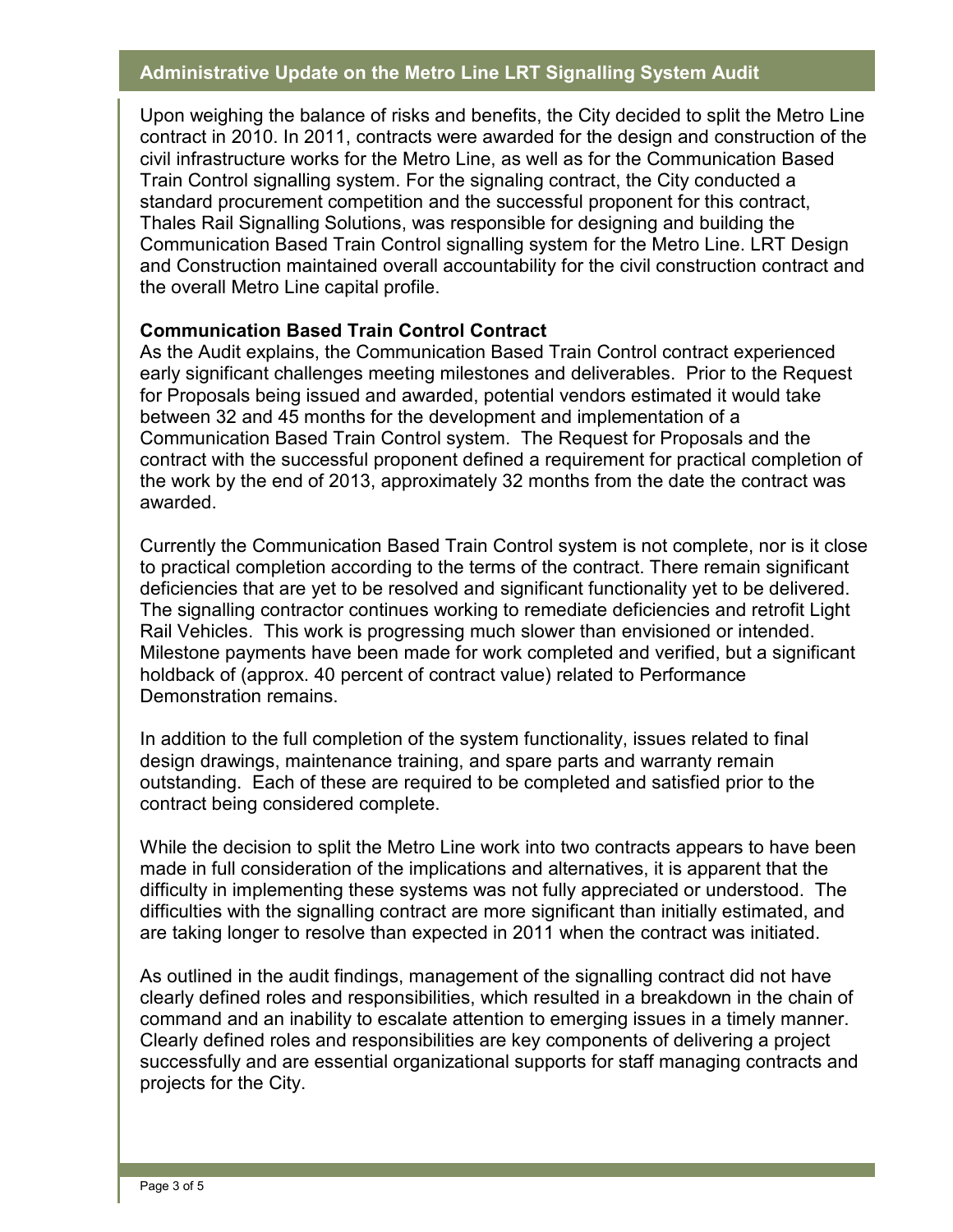#### **Lessons Applied**

The City has taken steps to ensure that lessons learned on the Metro Line project are incorporated into project decision-making. The City is currently undertaking a review of its procurement methodology and reviewing internal best practices.

Since the launch of the Project Management Reference Guide in October 2013, Transportation Services has standardized its project management methodologies with those developed for City of Edmonton construction branches. Transportation Services is an active member in the Project Management Business Process Stewardship Committee created to ensure the long-term successful operation and continuous improvement of Project Management business processes across the City of Edmonton.

Transportation Services continues to work closely with the Corporate Centre for Project Management to enhance Project Management Reference Guide orientation and training within the department, enhance corporate project management frameworks and administrative directive for capital construction projects, and identify improvements in project management tools. In January 2014, the Transportation Services General Manager began regular weekly project management meetings to ensure senior level oversight on the Metro Line project and to ensure that project progress, roles, responsibilities, communications and decision authority were clearly defined and accountability maintained. Regular communications were initiated with the senior leadership of the signaling contractor.

Transportation Services failed to promptly inform senior administration and Council when risks associated with the Metro Line signaling became evident. A directive was set in January 2014 to begin correcting this communication gap. Transportation Services continues to improve its reporting to Council and citizens (bringing five reports forward in the past fifteen months regarding Metro Line status) and has increased the frequency of memos to Council to better communicate status of this project. These memos are publicly posted on the City's website.

Transportation Services is currently in the process of conducting organizational and leadership reviews. The Organizational Effectiveness Review will propose improvement to the integration and alignment across the Department, clarify purpose, processes and roles related to planning and service delivery, and develop a strategy and action plans directed at improving the working relationships across the Department.

Lessons from the Metro Line project were applied to the Valley Line Public Private Partnership (P3) agreement that places substantial financial incentives on the proponent for complete delivery and incorporates an independent safety audit into the compulsory hand-off process. The single line of contractual accountability between the City and the proponent creates significant incentive for the proponent and its partners to meet the specified deliverables.

#### *Recommendation 1 – Contract Management Principles: Accepted*

Transportation services has completed a Gap Analysis for all major projects to ensure